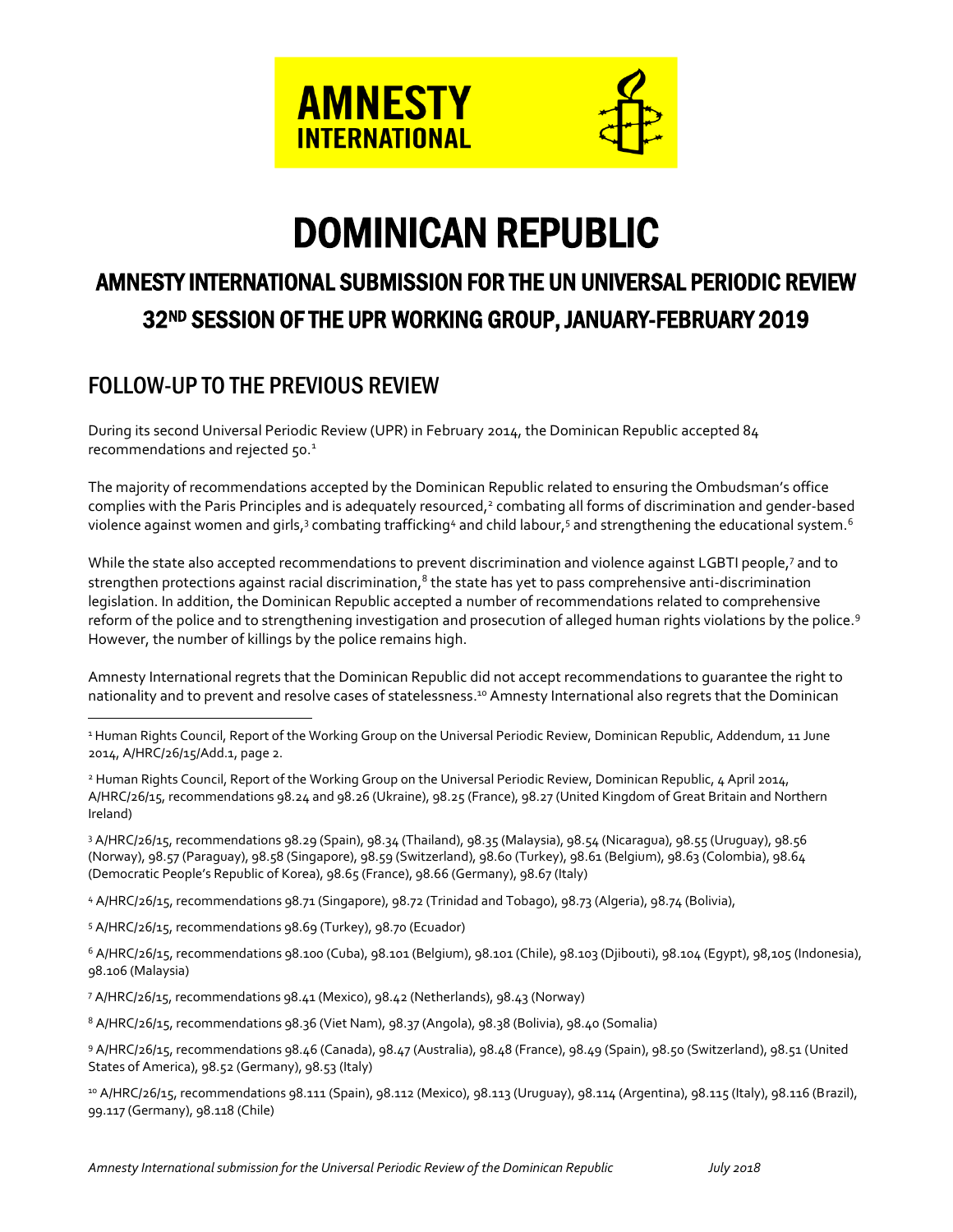Republic did not accept recommendations to ratify a number of key international human rights treaties, in particular the International Convention for the Protection of All Persons from Enforced Disappearance and the UN Conventions on Statelessness,<sup>11</sup> and to extend a standing invitation to UN special procedures.<sup>12</sup> The Dominican Republic continues to be home of the largest stateless population in the Americas region.

Although the Dominican Republic accepted a number of recommendations to reduce maternal mortality, it did not support recommendations to "guarantee full and effective recognition of sexual and reproductive rights," including by decriminalizing abortion.<sup>13</sup> Dominican civil society continues to lobby for decriminalization of abortion in three instances: where the pregnancy poses a risk to the life of a pregnant woman or girl, where the fetus could not survive outside the womb, and where the pregnancy is the result of rape or incest.

## THE NATIONAL HUMAN RIGHTS FRAMEWORK

#### **Right to nationality and statelessness**

In September 2013 the Constitutional Court of the Dominican Republic issued Judgement 168-13 which states that children born to foreign parents who did not have regular migration status had never been entitled to Dominican nationality. The Judgement was applied retrospectively to people born since 1929. Amnesty International considers that Judgement 168-13 constitutes a retroactive and arbitrary deprivation of nationality, that it disproportionately affects Dominicans of Haitian descent, and that it is therefore discriminatory.<sup>14</sup>

In May 2014, the Dominican Congress adopted Law 169-14 in response to a wave of criticism of Judgement 168-13 at both national and international levels. Although it is a step in the right direction, it fails to provide for automatic restoration of Dominican nationality to those who had been arbitrarily deprived of it by Judgement 168-13.

The law divides those affected into two groups: those who have at some point been registered in the Dominican Civil Registry (so-called "Group A") and those whose births have never been registered (so-called "Group B"). The law stipulates that people belonging to Group A could be formally recognized as Dominicans, but only after an administrative process carried out by the Central Electoral Board, the same institution that in previous years had sought to block their access to identity documents.

With regard to Group B, the law creates an impediment to exercising the right to nationality by forcing people to register as foreigners and to undergo a complex process which could eventually enable them to apply for naturalization as Dominicans; it does not lead to automatic acquisition of nationality.

#### **International accountability**

 $\overline{a}$ 

In November 2014, the Dominican Constitutional Court issued Judgement 256-14<sup>15</sup> seeking to withdraw from the competency of the Inter-American Court of Human Rights (IACtHR). The ruling came only two weeks after the condemnation of the Dominican Republic by the IACtHR in the case of *Expelled Dominicans and Haitians v the Dominican* 

 $11$  A/HRC/26/15, recommendations 98.16 (Uruguay), 98.17 (Brazil), 98.18 (Ireland)

<sup>&</sup>lt;sup>12</sup> Human Rights Council, Report of the Working Group on the Universal Periodic Review, Dominican Republic, 4 April 2014, A/HRC/26/15, 98.31 (Portugal), 98.32 (Montenegro), 98.33 (Uruguay),

<sup>13</sup> Human Rights Council, Report of the Working Group on the Universal Periodic Review, Dominican Republic, 4 April 2014, A/HRC/26/1598.98 (France), 98.94 (Netherlands)

<sup>14</sup> See Amnesty International report AMR 27/2755/2015 *'Without papers I am no one' – Stateless people in the Dominican Republic* (2015) a[t https://www.amnesty.org/en/documents/amr27/2755/2015/en/](https://www.amnesty.org/en/documents/amr27/2755/2015/en/)

<sup>&</sup>lt;sup>15</sup> Sentencia TC/0256/14, Tribunal Constitucional de la República Dominicana, at <https://www.tribunalconstitucional.gob.do/content/sentencia-tc025614>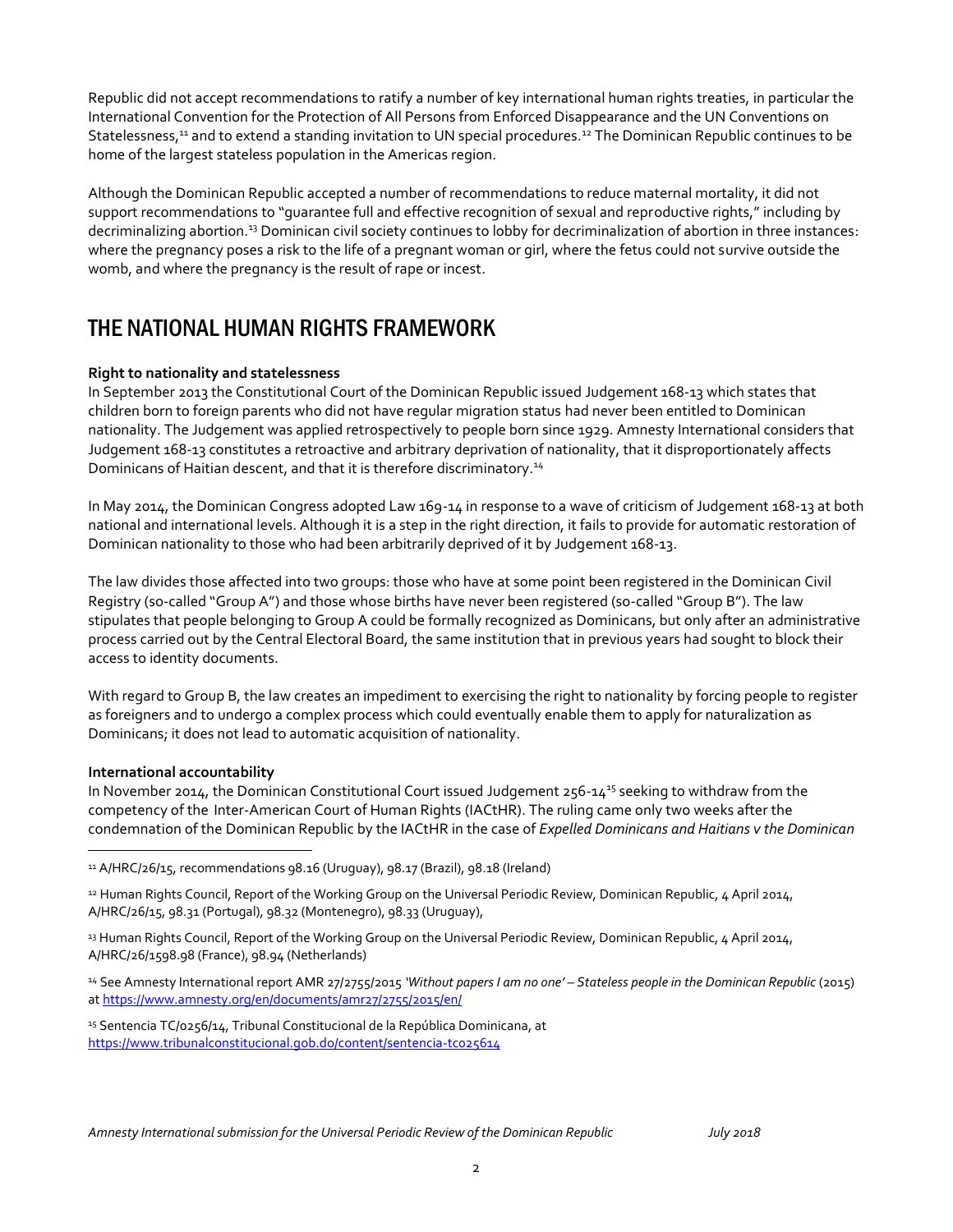*Republic*. Amnesty International is concerned that withdrawal from the region's highest human rights court would put rights at risk.<sup>16</sup> The authorities have yet to clarify their position on the Court's Judgement.

#### **Sexual and reproductive rights**

A comprehensive reform of the Criminal Code has been ongoing for several years. Under the Criminal Code currently in force, women seeking abortion services, and those who provide those services, face criminal sanctions regardless of the circumstances in which the abortion was sought or provided.

#### **Discrimination**

 $\overline{a}$ 

Although a comprehensive anti-discrimination bill was drafted and consulted with civil society organizations in 2016, the bill has not been tabled, leaving many marginalized and discriminated groups, including LGBTI people, without adequate protection.

### PROMOTION AND PROTECTION OF HUMAN RIGHTS ON THE GROUND

#### **Discrimination and rights of stateless people**

Amnesty International has documented the impact of Judgement 168-13 of the Constitutional Court on the enjoyment of human rights by Dominicans of Haitian descent, in particular their rights to a nationality, to recognition as a person before the law, and to identity. With no automatic access to Haitian nationality, many have been left stateless.

Although the Dominican government has shown some willingness to mitigate the harshest consequences of the Judgement, in particular with the passing of Law 169-14 in May 2014, the authorities have yet to acknowledge the problem of statelessness, let alone to provide comprehensive and effective measures to prevent and end it. Several groups of people remain stateless or effectively stateless, owing to the inadequacy of the solutions provided by Law 169- 14, shortcomings in its implementation and its failure to propose any solution at all for some neglected groups.<sup>17</sup>

Moreover, the failure by the Dominican authorities to carry out a comprehensive census of the stateless population in the country, means that there is no reliable estimates of how many people are currently stateless or at risk of statelessness. An estimated 30% of Group A (which includes only 20,872 individuals out of an official estimate of 61,049 individuals) are able to access some sort of Dominican identity document proving their Dominican nationality, according to the Inter-American Commission on Human Rights in its Annual Report 2017.

Of the estimated 53,000 individuals in Group B only 16% were able to register during the 180 days period established by Law 169-14, according to government data cited by the Inter-American Commission on Human Rights. The authorities stated that by November 2017, 5,401 individuals had received their birth certificates and their permanent regularization card. The law requires a two-year period after the approval of the registration before people are able to request their naturalization as Dominicans. At the time of writing, no one was known to have been naturalized under the plan. Most of the individuals affected remain stateless in the absence of another nationality.

Years of discriminatory policies and practices have created a wide variety of complex situations that Law 169-14 has failed to address. For example, it does not provide a solution for those people who were wrongfully registered as foreigners even though they were born in the Dominican Republic well before the 2004 Migration Law and the establishment of the Registry of Foreigners in 2007.

Another situation is that of children of mixed couples. Even though children with at least one Dominican parent have a

<sup>16</sup> See Amnesty International, *Dominican Republic: Withdrawal from top regional human rights court would put rights at risk* (2014) at [https://www.amnesty.org/en/latest/news/2014/11/dominican-republic-withdrawal-top-regional-human-rights-court-would-put-rights](https://www.amnesty.org/en/latest/news/2014/11/dominican-republic-withdrawal-top-regional-human-rights-court-would-put-rights-risk/)[risk/](https://www.amnesty.org/en/latest/news/2014/11/dominican-republic-withdrawal-top-regional-human-rights-court-would-put-rights-risk/)

<sup>17</sup> See Amnesty International report AMR 27/2755/2015 *'Without papers I am no one' – Stateless people in the Dominican Republic* (2015) a[t https://www.amnesty.org/en/documents/amr27/2755/2015/en/](https://www.amnesty.org/en/documents/amr27/2755/2015/en/)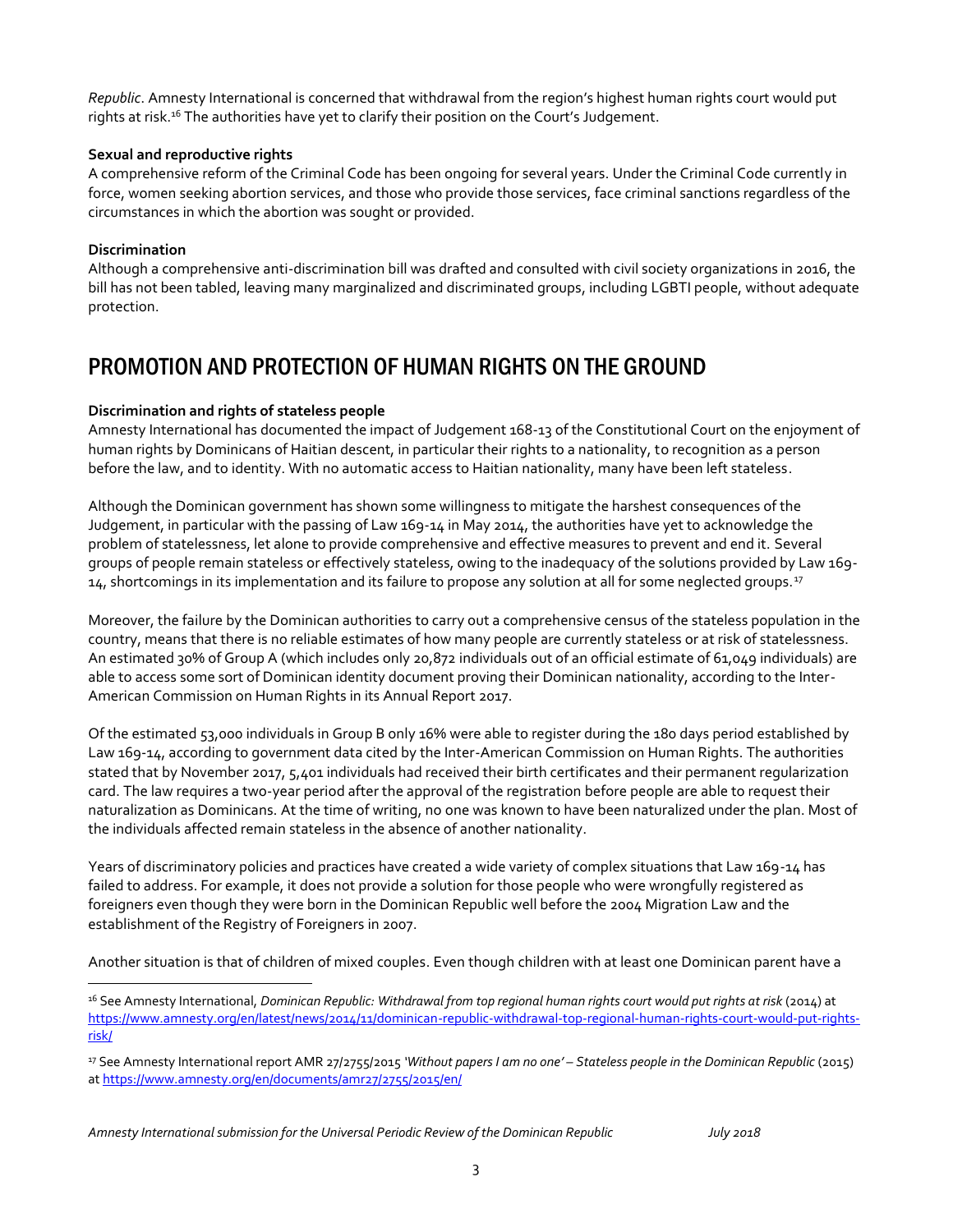constitutional right to Dominican nationality, in practice, if the mother is undocumented, her children are denied birth registration and have no means of proving their Dominican nationality.

People who are effectively stateless or lack identity documents face discrimination in the enjoyment of a range of economic, social and cultural rights, including completing schooling and accessing higher education, as well as accessing formal employment, adequate healthcare, social security and pensions. Their right to freedom of movement is also severely limited and they are at risk of expulsion to Haiti. They are vulnerable to violence and exploitation and, in the vast majority of cases, are condemned to lives of poverty and marginalization. Their access to judicial remedy for human rights violations is also hampered.

#### **Sexual and reproductive rights**

On two occasions since 2014, President Danilo Medina has rejected draft reforms of the Criminal Code approved by the Congress that maintained the ban on abortion.<sup>18</sup> He has urged Congress to decriminalize abortion in three circumstances: where the pregnancy poses a risk to the life of a pregnant woman or girl, where the fetus could not survive outside the womb, and where the pregnancy is the result of rape or incest. A revised Criminal Code that integrated the decriminalization of abortion in these three instances was finally approved in 2014, however, in December 2015 the Constitutional Court struck down the proposed reforms through Judgement 599-15 leaving the old Criminal Code, which dates back to 1884, in force.<sup>19</sup> In July 2017, Congress rejected a new proposed reform of the Criminal Code that failed to decriminalize abortion in the three limited circumstances.<sup>20</sup>

#### **Human rights defenders and journalists**

In the aftermath of Judgement 168-13 violent rhetoric against human rights defenders, journalists and those perceived to defend the rights of Dominicans of Haitian descent emerged from ultra-nationalistic groups. People denouncing the Judgement were regularly called "traitors to the homeland" and public demonstrations were held in different parts of the country during which the portraits of prominent journalists were burned.<sup>21</sup>

In September 2016, Dominican lawyer and human rights defender, Genaro Rincón Mieses, was verbally and physically assaulted in Santo Domingo.<sup>22</sup> Other defenders advocating against statelessness in the country, including an Amnesty International delegate, have reported receiving threats, intimidations and insults related to their work.

#### **Police and security forces**

 $\overline{a}$ 

While the Dominican Congress passed a new Organic Law of the National Police in July 2016, killings by law enforcement officers remain high.<sup>23</sup> There has been no progress in the investigation into the enforced disappearance of three men

<sup>19</sup> See Amnesty International, *Dominican Republic takes women's rights back to 1884* (2015) at <https://www.amnesty.org/en/latest/news/2015/12/dominican-republic-takes-womens-rights-back-to-1884/>

<sup>20</sup> See Amnesty International, Urgent Action AMR 27/6724/2017 *Dominican Republic: Further information: Congress rejects regressive abortion reform* <https://www.amnesty.org/en/documents/amr27/6724/2017/en/>

<sup>21</sup> See Amnesty International, Urgent Action AMR 27/0004/2015, *Dominican Republic: Journalists threatened and harassed* at <https://www.amnesty.org/en/documents/amr27/0004/2015/en/>

<sup>22</sup> See Amnesty International, Urgent Action AMR 27/4901/2016, *Dominican Republic: Defender combatting statelessness attacked: Genaro Rincón Mieses* a[t https://www.amnesty.org/en/documents/amr27/4901/2016/en/](https://www.amnesty.org/en/documents/amr27/4901/2016/en/)

<sup>23</sup> See Amnesty International, Annual Report 2016/2017, p.14 and Amnesty International, Annual Report 2017/2018, p.149

<sup>18</sup> See Amnesty International, Urgent Action AMR 27/018/2014 *Dominican Republic: Further information: President vetoes full ban on abortion* <https://www.amnesty.org/en/documents/AMR27/018/2014/en/> and Amnesty International, Urgent Action AMR 27/5478/2017 *Dominican Republic: Further information: Abortion vote pending after President's veto*  <https://www.amnesty.org/en/documents/amr27/5478/2017/en/>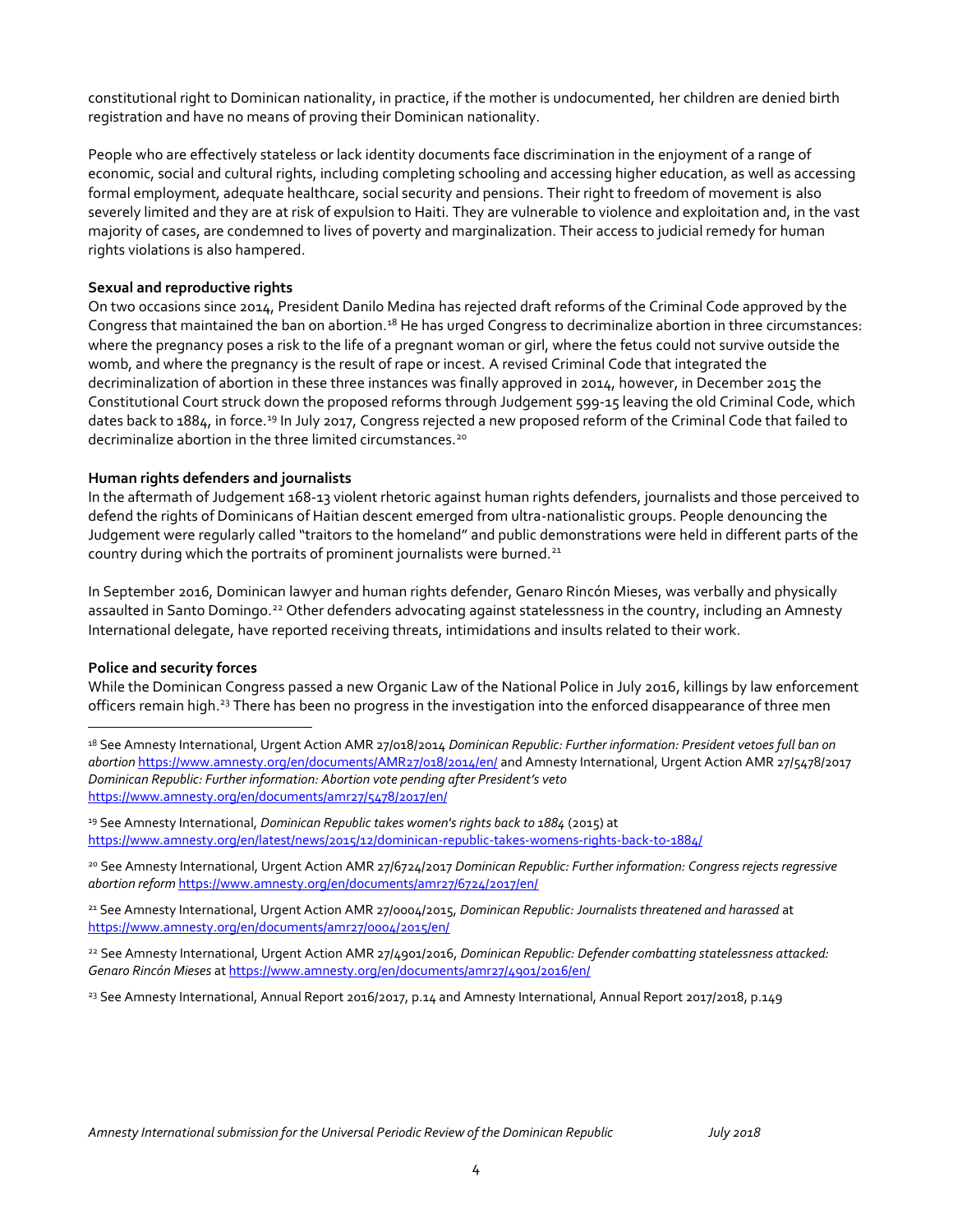whose cases were documented by Amnesty International.<sup>24</sup> Amnesty International has also documented the use of excessive force and harassment by the police against peaceful activists.<sup>25</sup>

#### **Discrimination and LGBTI rights**

In June 2017, the dismembered body of Rub Mori, a transgender sex worker and activist with community organization *Este Amor* (This Love), was found in a wasteland in the eastern Dominican municipality of Higüey. This case highlights the extreme violence transgender women face and their need for protection against discrimination and gender-based violence.<sup>26</sup>

#### **Illegal deportations and expulsions**

Since the end of the National Plan for the Regularization of Foreigners in June 2015, the International Organization for Migrations reported that by September 2017 nearly 230,000 people had returned to Haiti from the Dominican Republic. These include more than 96,000 Haitian migrants who had allegedly been deported, and over 130,000 people who returned "spontaneously" after receiving threats or being pressured to leave. In addition, more than 1,000 Dominican nationals may have been forcibly expelled to Haiti from the Dominican Republic in violation of international law, including various cases documented by Amnesty International. At the beginning of May 2016, UNHCR verified the cases of 1,582 individuals born in the Dominican Republic who were in Haiti.

Despite the Dominican authorities' commitment to respect human rights in deportation procedures, allegations of failure to respect due process are frequently reported, including as documented by Amnesty International. Moreover, the mechanisms for holding migration officers and members of security forces involved in deportation procedures to account for possible abuses and human rights violations have not been clarified.

# RECOMMENDATIONS FOR ACTION BY THE STATE UNDER REVIEW

#### **Amnesty International calls on the government of the Dominican Republic to:**

#### *International and national accountability*

- Fully implement the binding judgements issued by the Inter-American Court on Human Rights including through undertaking any necessary administrative, legislative and constitutional reforms;
- Leave without effect judgement 256-14 of the Constitutional Court and clearly acknowledge the competency of the Inter-American Court of Human Rights.

#### *Discrimination and rights of stateless people*

 $\overline{a}$ 

 Recognize the impact of Judgement 168-13 in terms of statelessness and acknowledge the scale of the problem of statelessness in the Dominican Republic, including the limitations of the solutions provided under Law 169-14,

<sup>25</sup> See Amnesty International, Urgent Action AMR 27/014/2014, *Dominican Republic: Torture denouncers threatened by the police: Ana Patricia Fermín* a[t https://www.amnesty.org/en/documents/amr27/014/2014/en/](https://www.amnesty.org/en/documents/amr27/014/2014/en/) and See Amnesty International, Urgent Action AMR 27/2945/2015, *Dominican Republic: Police break up peaceful protest violently* at <https://www.amnesty.org/en/documents/amr27/2945/2015/en/>

<sup>26</sup> See Amnesty International, Dominican Republic: Horrifying killing of transgender woman highlights need for protection against discrimination (2017) [https://www.amnesty.org/en/latest/news/2017/06/dominican-republic-horrifying-killing-of-transgender-woman](https://www.amnesty.org/en/latest/news/2017/06/dominican-republic-horrifying-killing-of-transgender-woman-highlights-need-for-protection-against-discrimination/)[highlights-need-for-protection-against-discrimination/](https://www.amnesty.org/en/latest/news/2017/06/dominican-republic-horrifying-killing-of-transgender-woman-highlights-need-for-protection-against-discrimination/)

<sup>24</sup> See Amnesty International, Urgent Action AMR 27/0004/2014, *Enforced disappearance suspected: Randy Vizcaíno González* at <https://www.amnesty.org/en/documents/amr27/004/2014/en/>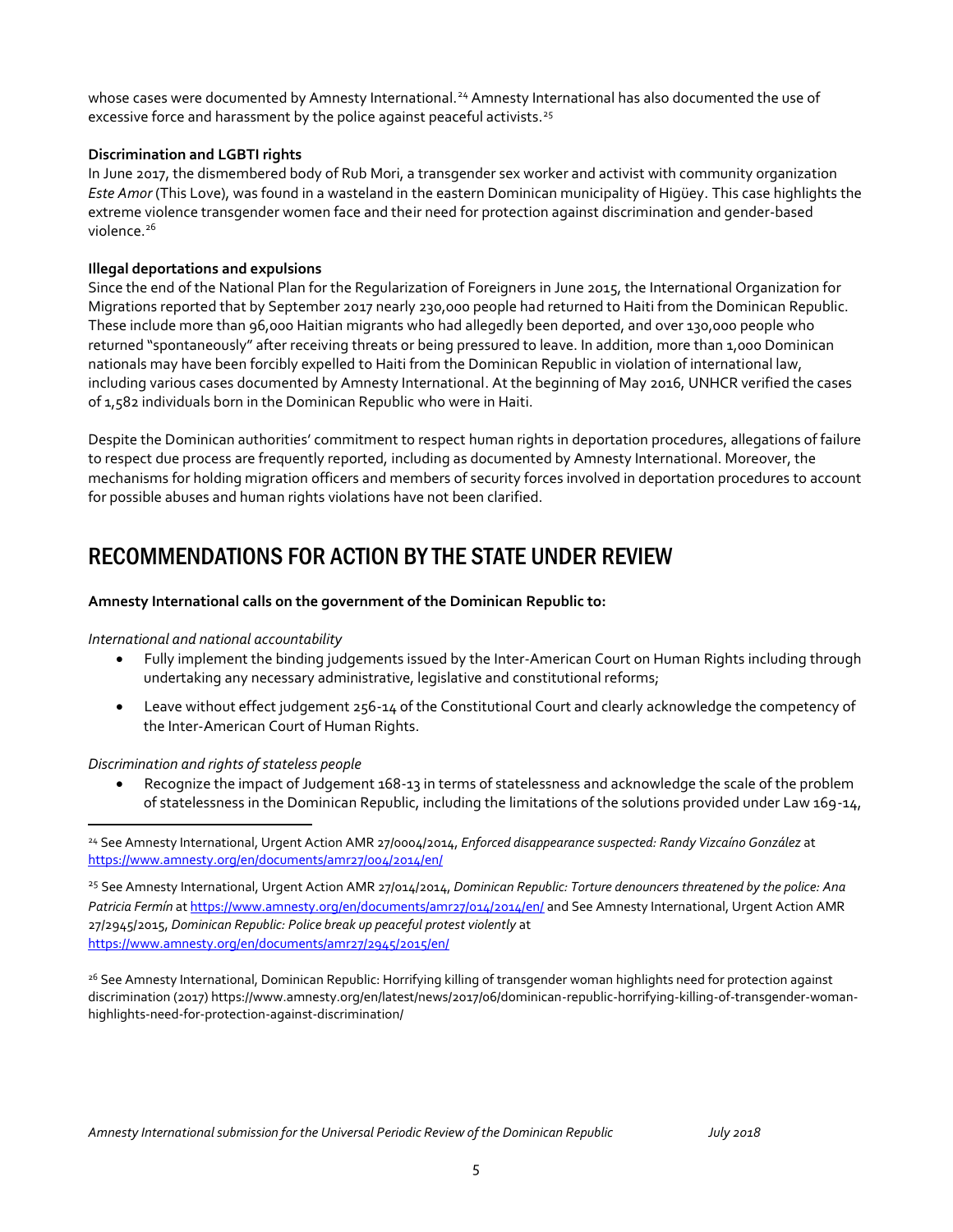as a first step towards the identification and implementation of comprehensive and effective measures for its eradication;

- Fully cooperate with UNHCR to fulfil its mandate towards statelessness, including by giving due consideration to technical advice on how to adopt a robust methodology for counting the stateless and on adequate measures to eradicate statelessness;
- Promptly issue adequate documentation recognizing the Dominican nationality of all those in Group A, ensure that they receive all the identity documents that they request with no further delays, and avoid the creation of separate registries;
- In consultation with Dominican human rights organizations, adopt new legislation recognizing the right to Dominican nationality of all those born in the Dominican Republic before 26 January 2010, regardless of the migration status of their parents, in accordance with the legislation in force before the 2010 Constitution, including those who have been registered as foreigners under Law 169-14, and implement such legislation in a manner ensuring that all beneficiaries are promptly registered in the Dominican Civil Registry and that the requested identity documents are issued;
- Establish and make public clear procedures to facilitate the registration of births in the Dominican Civil Registry of all the children who are entitled to Dominican nationality, including by amending the 2004 Migration Law and establishing a clear and simple procedure to correct mistakes such as the erroneous attribution of a pink proof-of birth certificate for foreigners and mistaken registration in the Register of Foreigners;
- Take all appropriate measures to ensure that nobody born in the Dominican Republic and entitled to the Dominican nationality is in future prevented from registering the birth of their children or obtaining or renewing their identity documents on the basis of their parents' ancestry or migration status, in compliance with two decisions of the IACtHR;
- Ratify and implement the UN Convention relating to the Status of Stateless Persons and the UN Convention on the Reduction of Statelessness.

#### *Sexual and reproductive rights*

 Reform the Criminal Code to ensure that women and girls seeking abortion services are not subject to criminal sanctions and that health professionals are not criminalized for providing safe abortion services, and further ensure that counseling, information, and safe and legal abortion services are available, accessible, acceptable and of good quality for all women and girls who require them, at a minimum in cases of unwanted pregnancy as result of rape, sexual assault, or incest, when pregnancy poses a risk to the life or the health of the woman and in cases of severe and fatal fetal impairments.

#### *Human rights defenders and journalists*

Publicly condemn all acts of intimidation against journalists and human rights defenders.

#### *Police and security forces*

- Ensure strict adherence by all officers to national and international standards related to the use of force and firearms;
- Thoroughly, independently and timely investigate all reports of human rights violations by the police and bring the perpetrators to justice;
- Ensure that victims and families of victims of human rights violations by the police receive full reparation.

#### *Discrimination and LGBTI rights*

- Continue to work with civil society organizations to pass comprehensive anti-discrimination legislation;
- Investigate all killings of LGBTI people independently and impartially and take all steps to unmask any potentially discriminatory motive.